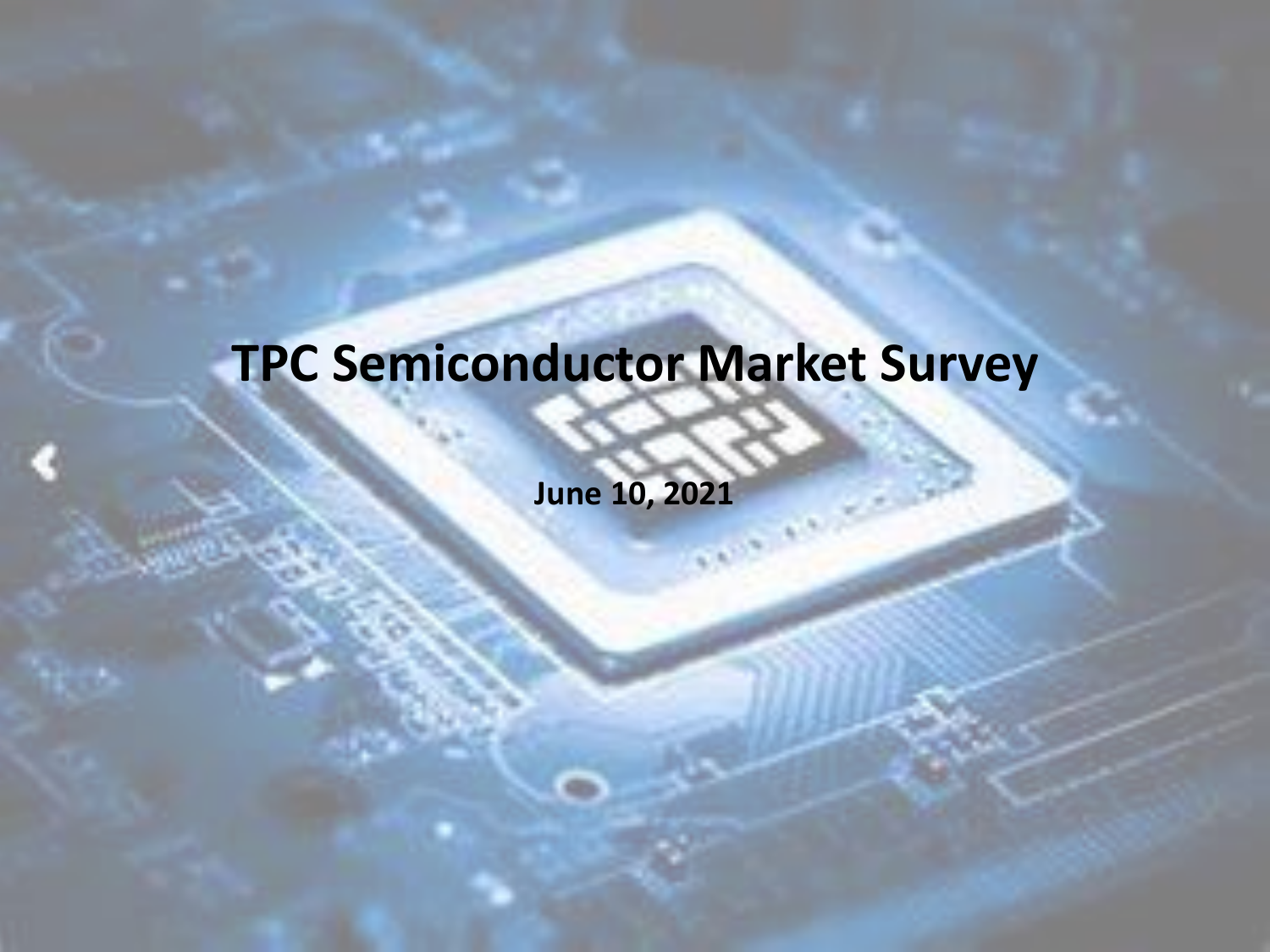### TPC May 2021 Survey Summary

*Survey Date: 6/4-6/6 Respondents: ~10,500 Location: Worldwide (~80% Asia) Who: Active Electronics Industry Professionals Response Composition (multiple choices): Industrial 39%, Auto 21%, Comm 18%, Computing 19%, Mobile 30%, Data Ctr 18%, Other 14%*

- We recently completed our monthly survey (~10,500 respondents) which saw slight decreases in both C2Q21 and C3Q21 growth; but still improving seasonality expectations. The bookings outlook for C2Q and C3Q also weakened slightly. However, by far, the majority of responses see growth in both C2Q and C3Q.
- The survey showed a growth outlook for C2Q21 weakening vs. last month with 50% expecting q/q growth vs. 55% previously and 17% see it as weaker vs. 19% last month. The C3Q outlook decreased with 62% expecting q/q growth vs. 68% previously; while only 7% see it as weaker vs. 9% last month.
- The survey showed a slight weakening in bookings outlook for C2Q21 with 33% expecting improving bookings vs. C1Q compared to 35% last month; while 8% now expect weaker bookings vs. 9% last month. Bookings outlook for C3Q21 was also down as well with 18% expecting improving bookings vs. C2Q compared to 25% last month; while 23% now expect weaker bookings vs. 18% last month.
- Backlog cancellation expectations (slide 7) continues to show decreasing cancellations over the past 5 months.
- Availability of critical parts continues to trend towards less availability especially in Microcontrollers where we have seen 3 straight months of low inventories.
- Pricing has been on a trend of increasing due to tighter product availability, with C3Q responses indicating continued increases in pricing. We are seeing another round of price increases (especially in MCU's and PMIC's) by key Analog suppliers beginning July 1.
- We continue to see a significant shortage of supply that is being driven by demand (especially in the Auto and Mobile sectors). We believe this will remain strong throughout the year and into 1H22.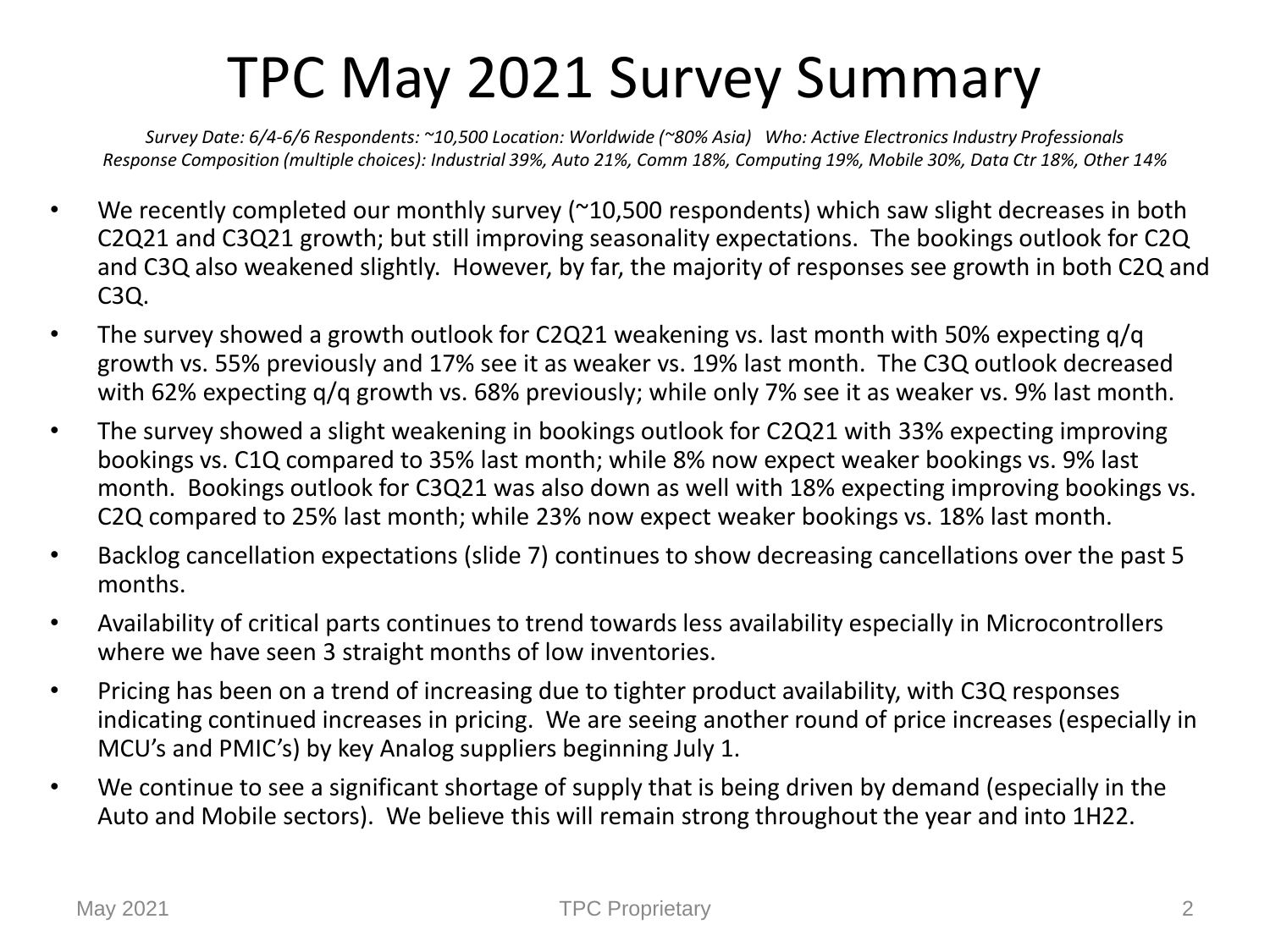#### Q/Q Demand Growth Outlook

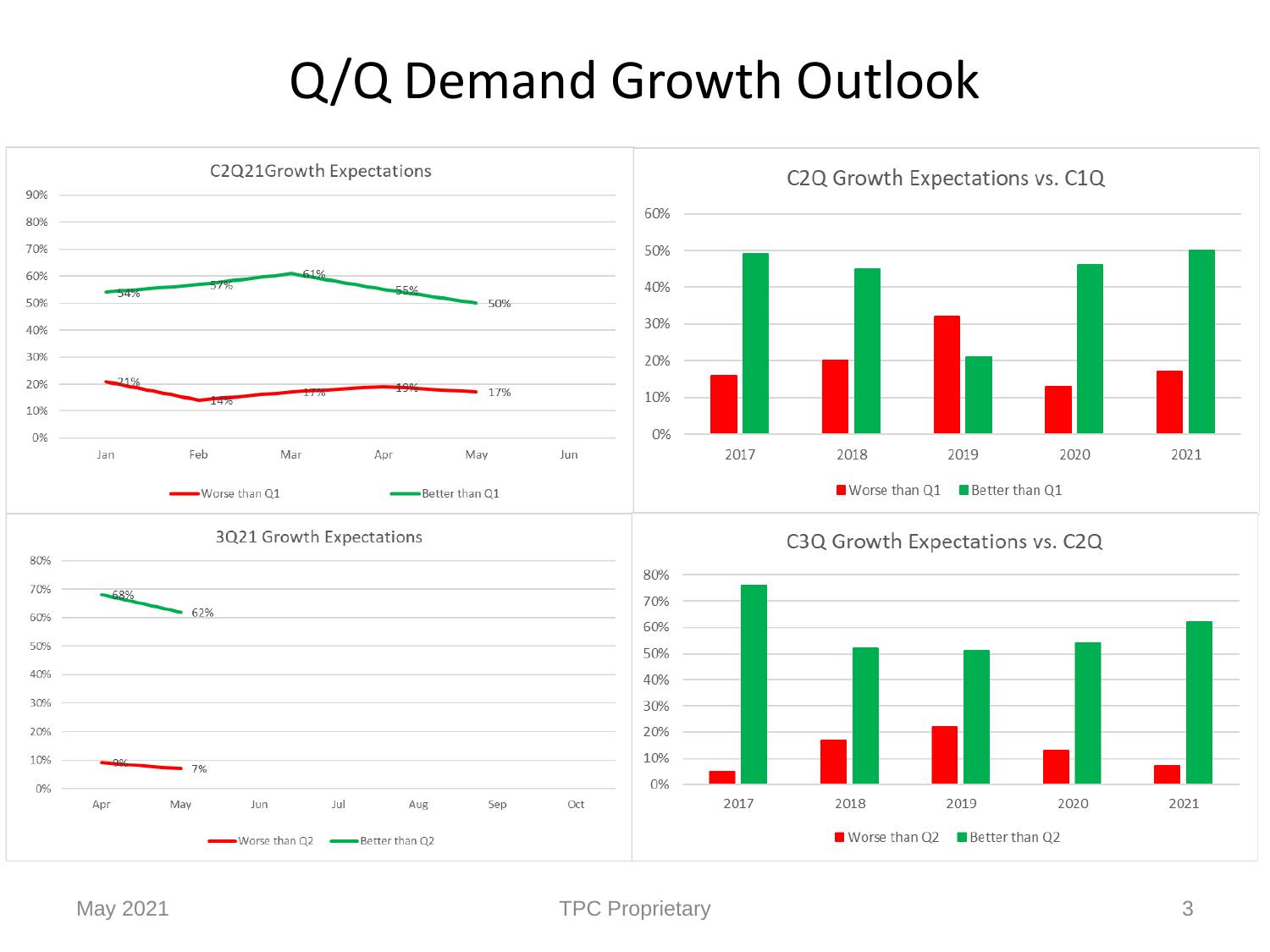#### Q/Q Seasonality Expectations



May 2021 **TPC Proprietary TPC Proprietary** 4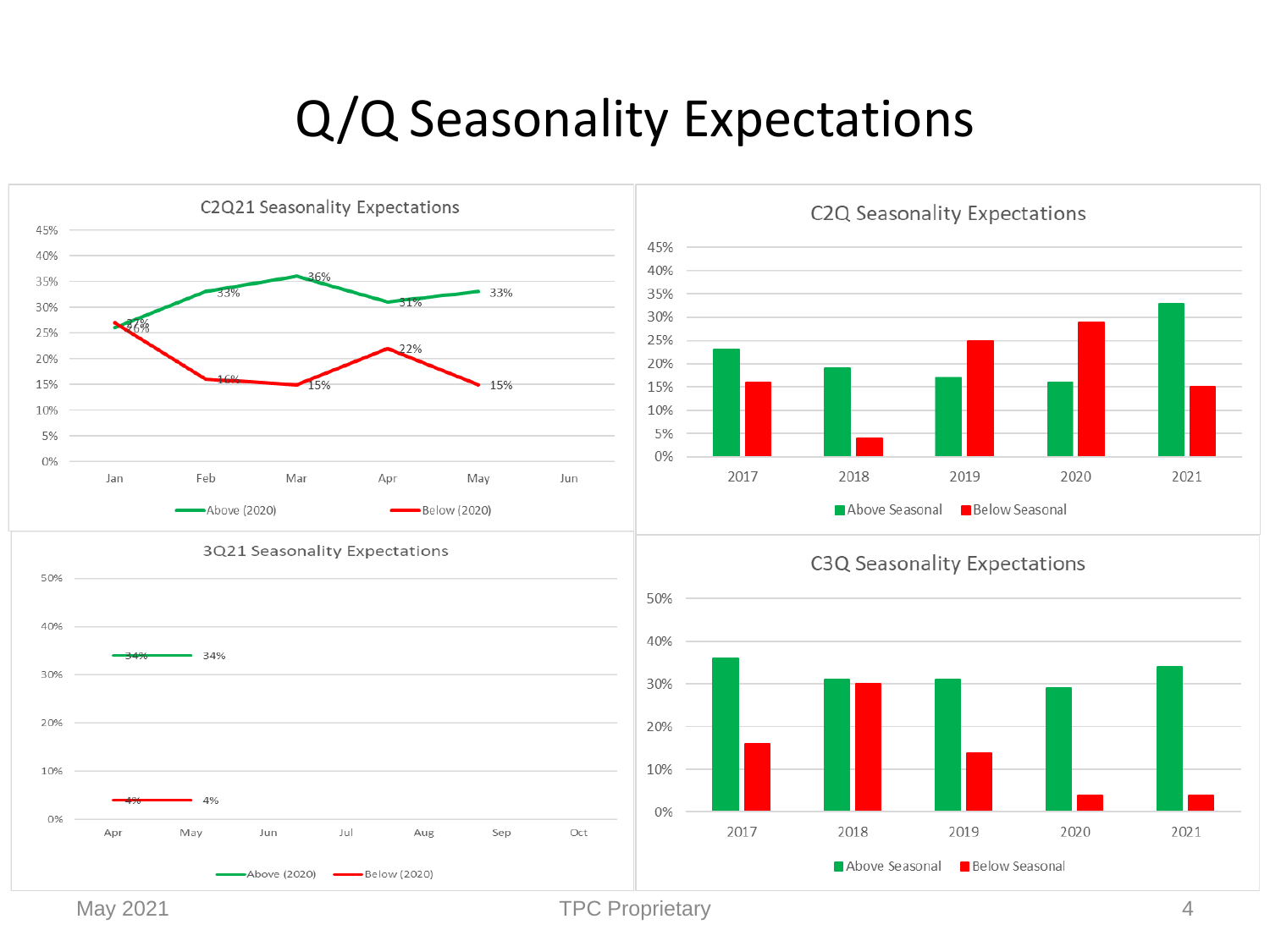## Q/Q Bookings Growth Expectations



May 2021 **TPC Proprietary** 5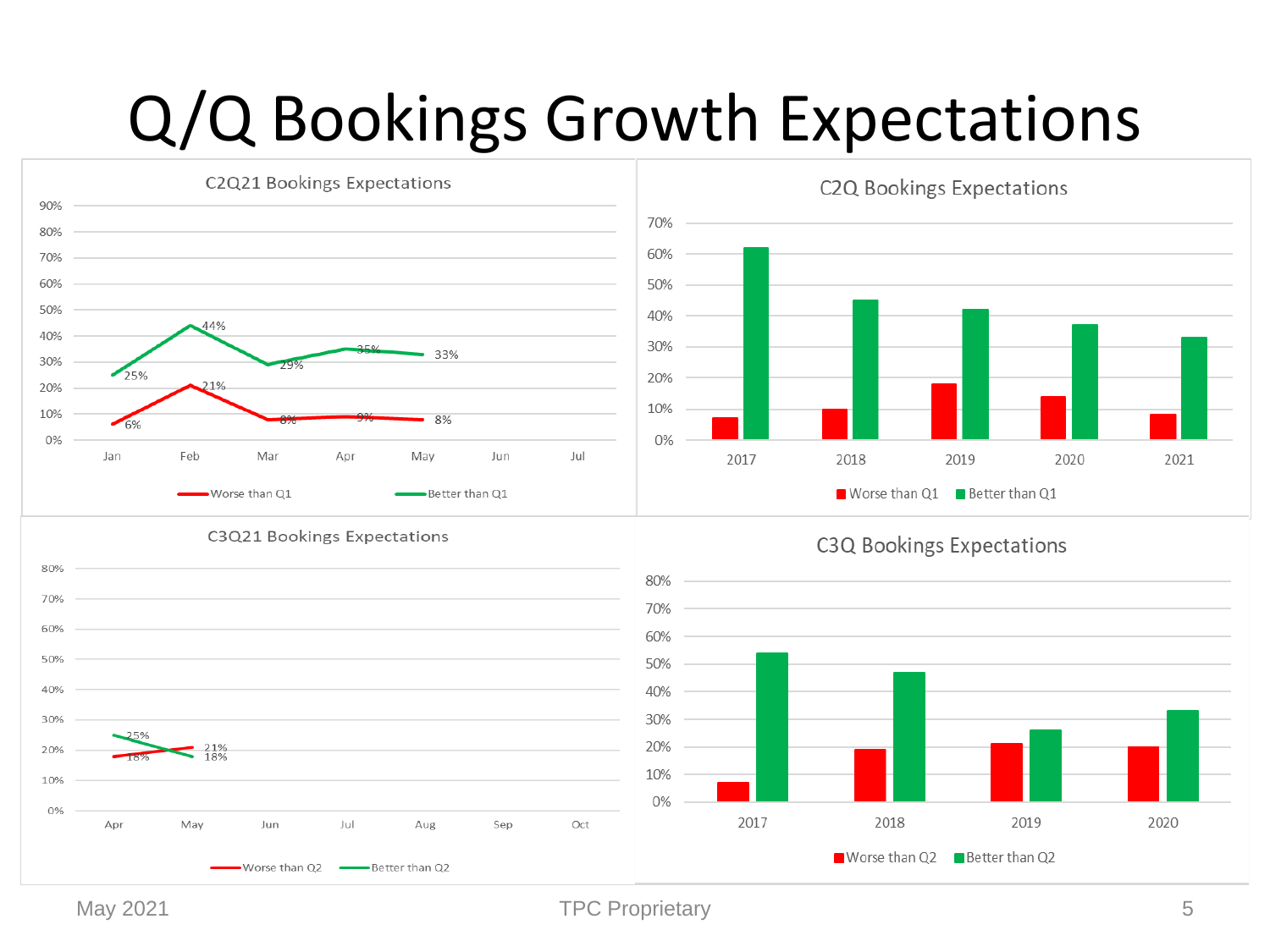## Book to Bill History & Trends

(Calendar quarters)

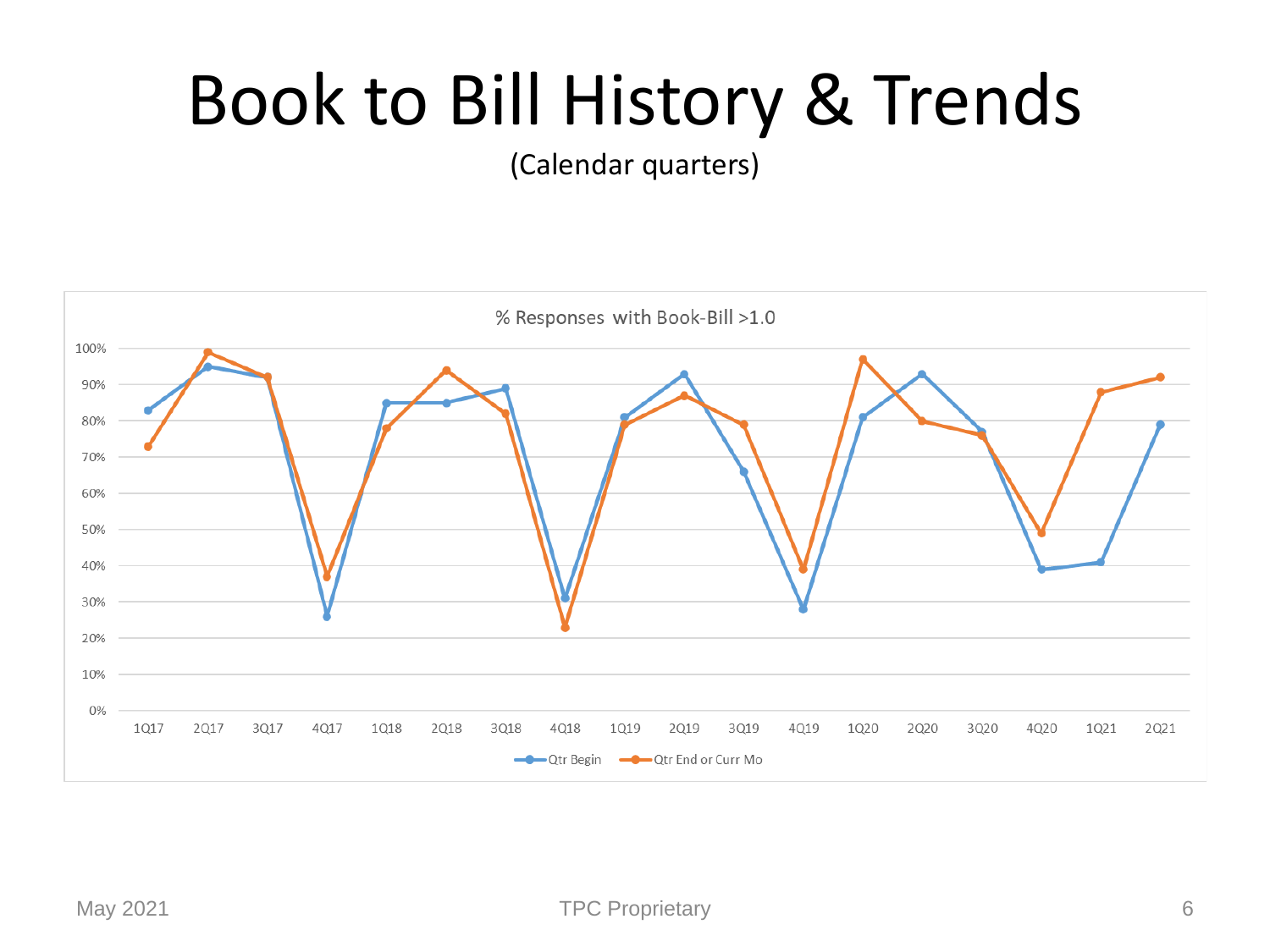#### Backlog Order Cancellations vs. 30 Days Ago

(Delta between increasing and decreasing cancellations – Higher % is more positive)

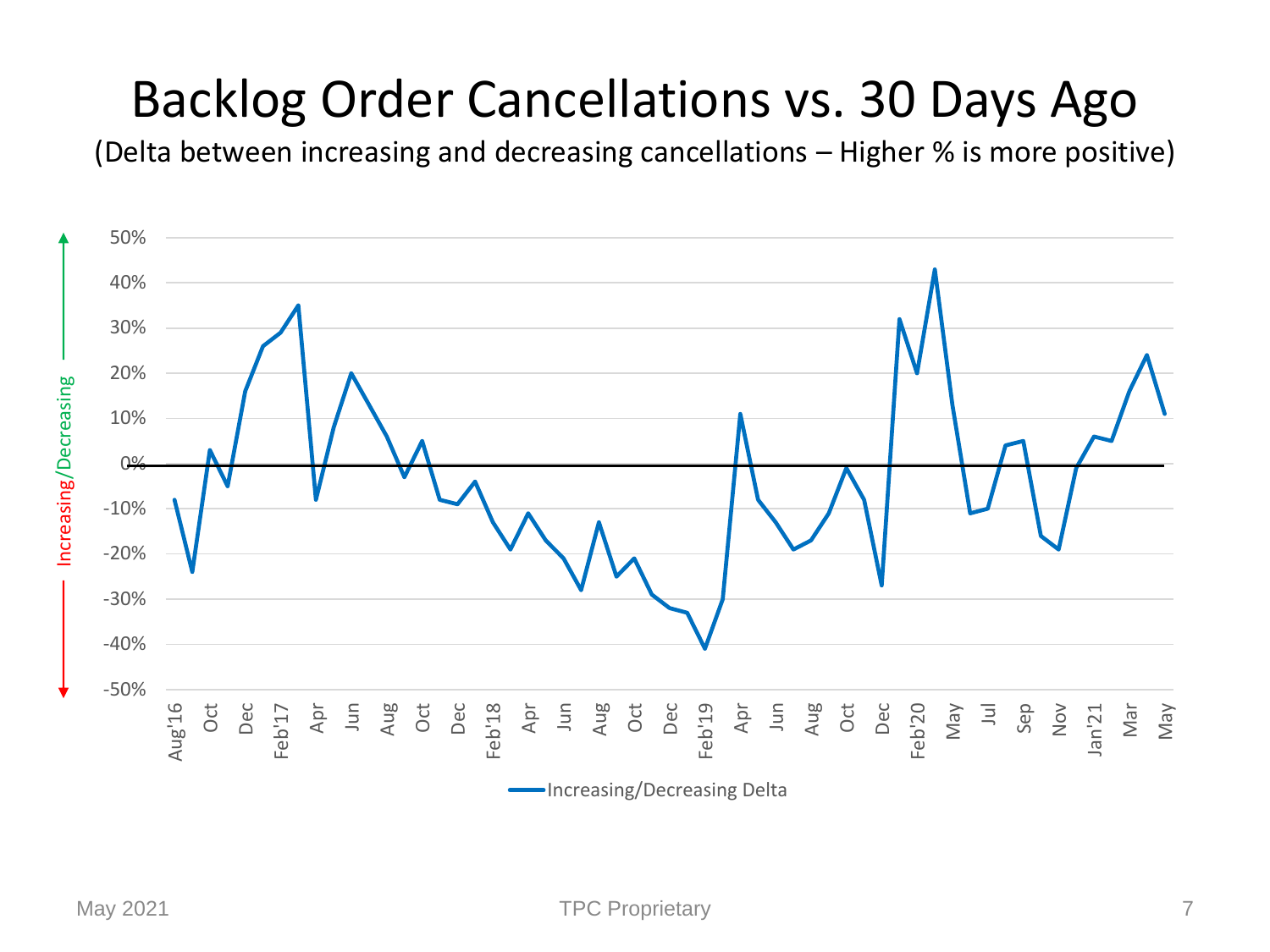### Inventory Status

(Using a scale of 1 to 5 with 1 being extremely low inventory, 3 being the normal amount, and 5 being extremely high; how do you view inventory levels for the following products?)

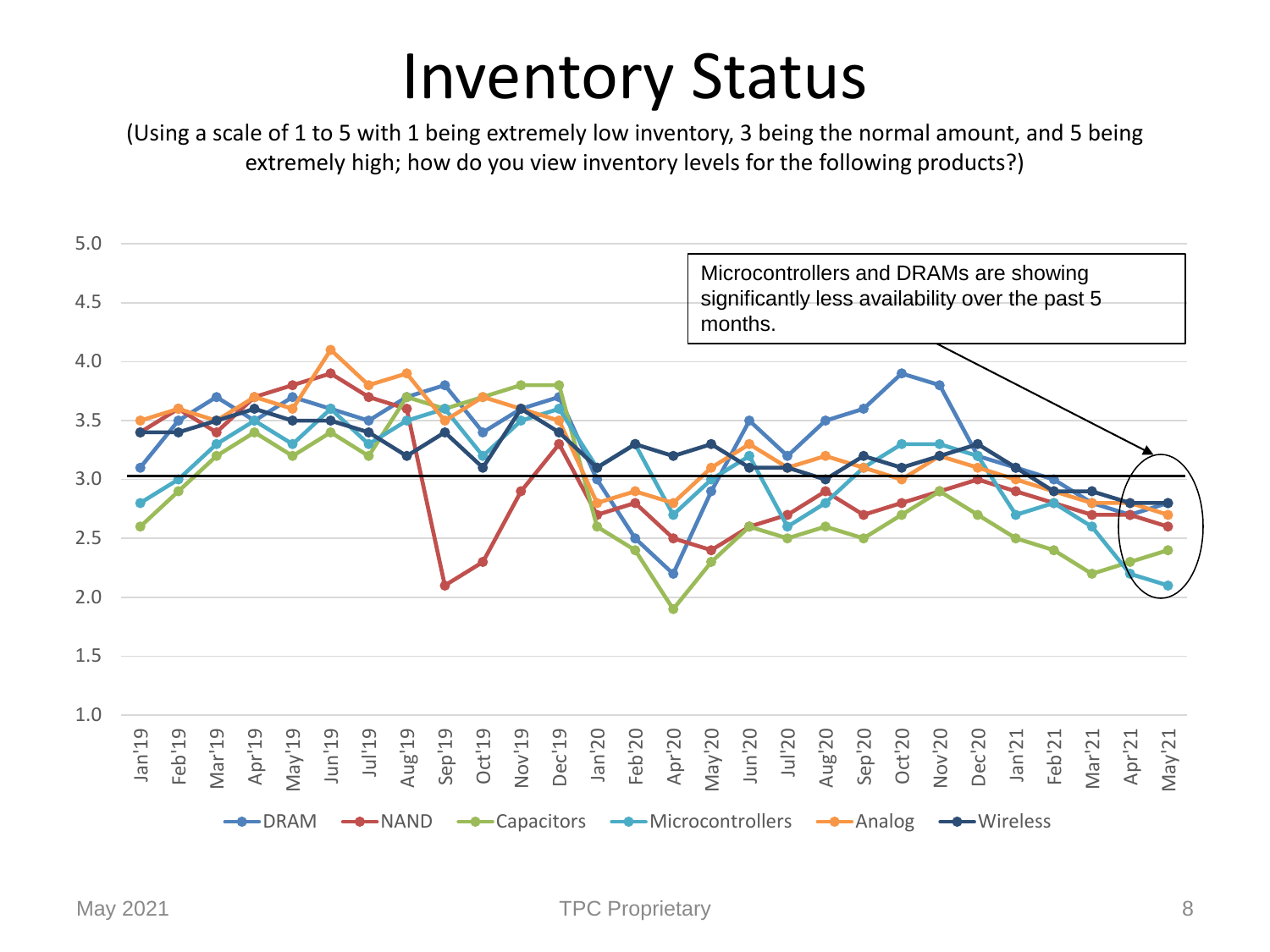## Q/Q Inventory Growth

![](_page_8_Figure_1.jpeg)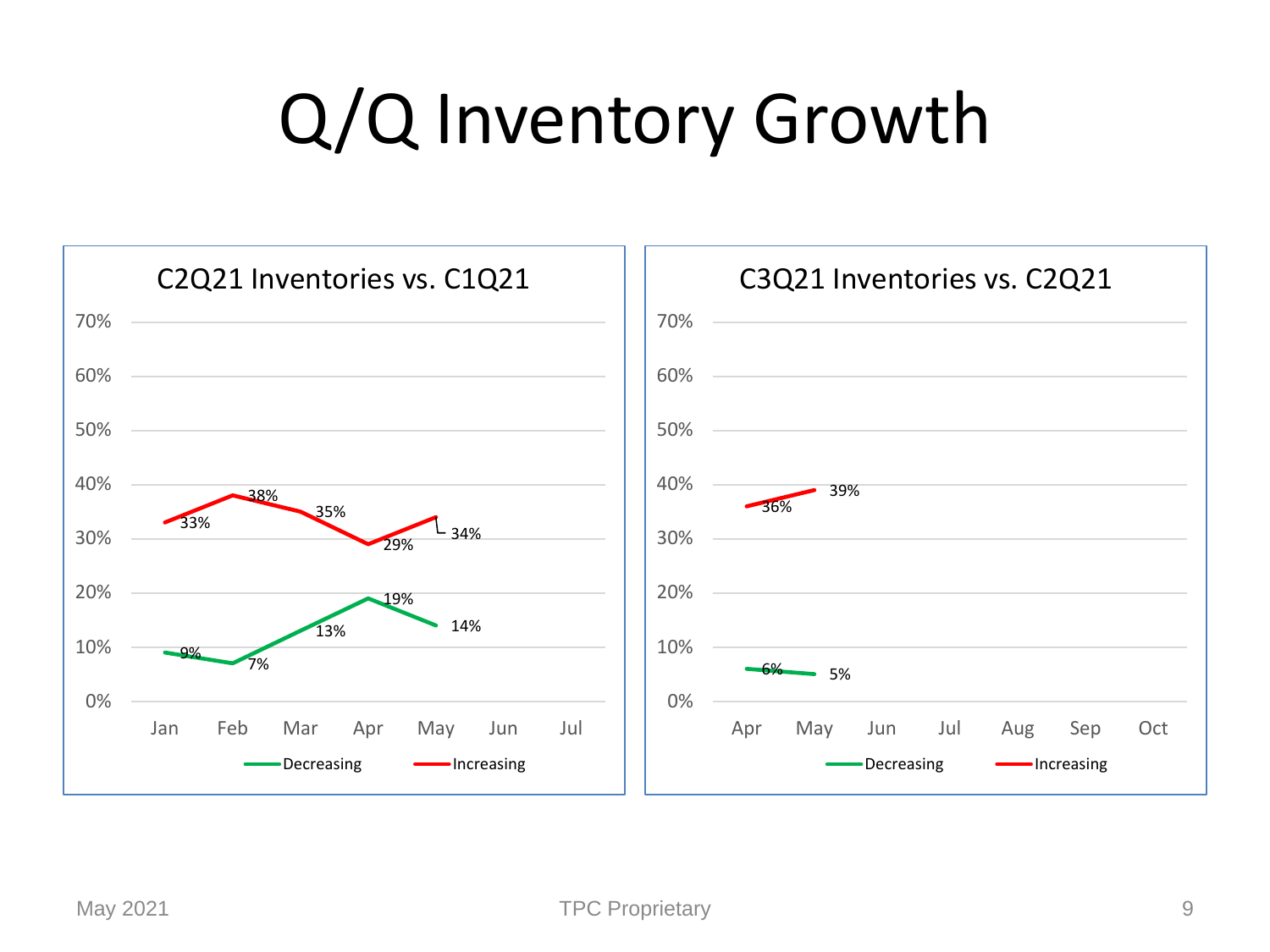# Q/Q Pricing Trends

![](_page_9_Figure_1.jpeg)